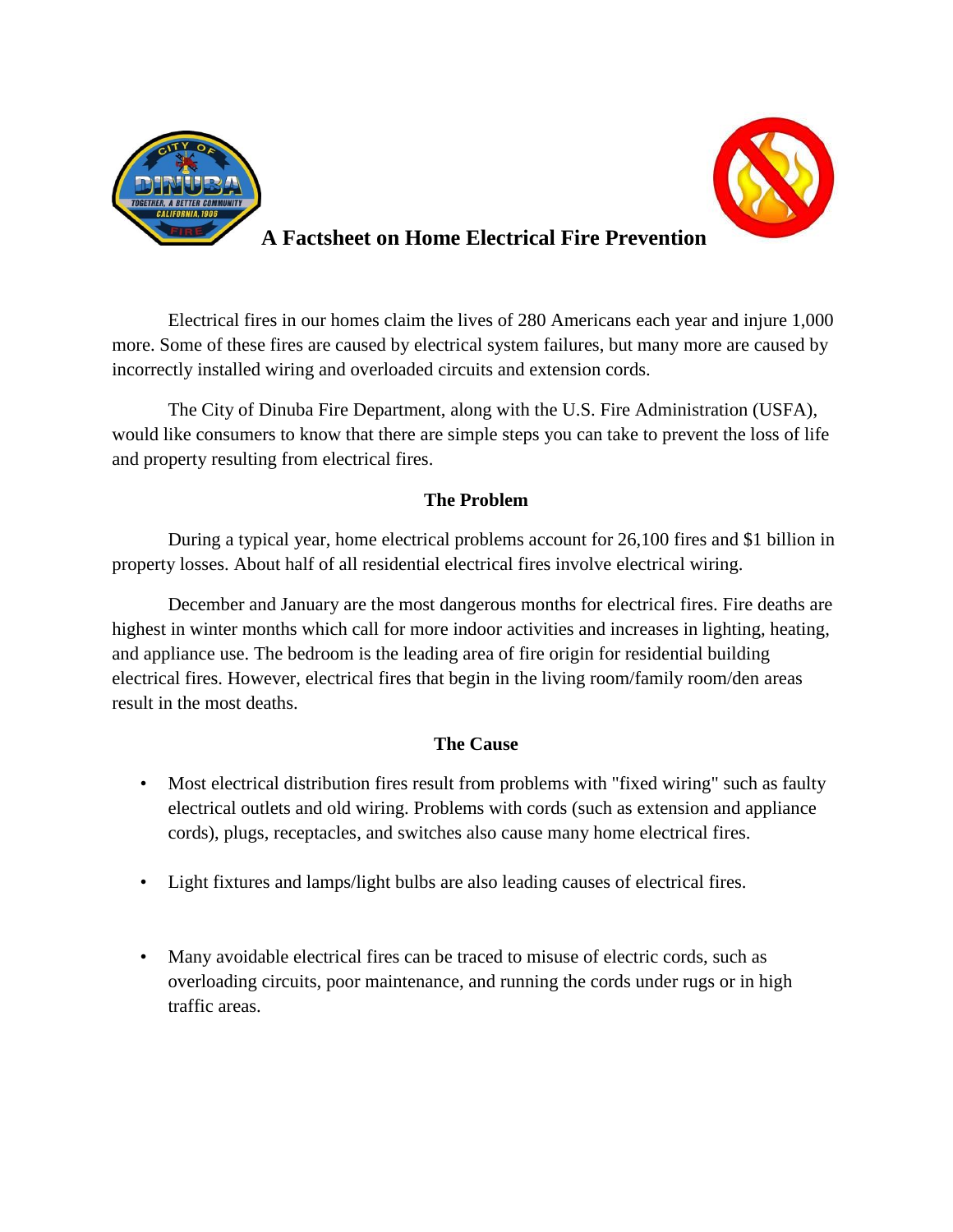

## **Safety Precautions**

- Routinely check your electrical appliances and wiring. Replace all worn, old or damaged appliance cords immediately. Do not try to repair them.
- Buy only appliances that have the label of a recognized testing laboratory.
- Major and small appliances should be plugged directly into a wall outlet. Never use an extension cord. Unplug small appliances when not in use.
- If an appliance has a three-prong plug, use it only in a three-slot outlet. Never force it to fit into a two-slot outlet or extension cord.
- Replace any electrical tool if it causes even small electrical shocks, overheats, shorts out or gives off smoke or sparks.
- Use only surge protectors or power strips that have internal overload protection and have the label of a recognized testing laboratory.
- Keep clothes, curtains, and other items that can catch fire at least three feet from all portable electric space heaters.
- Use light bulbs that match the recommended wattage on the lamp or fixture.
- Avoid putting cords where they can be damaged or pinched by furniture, under rugs and carpets, or across doorways.